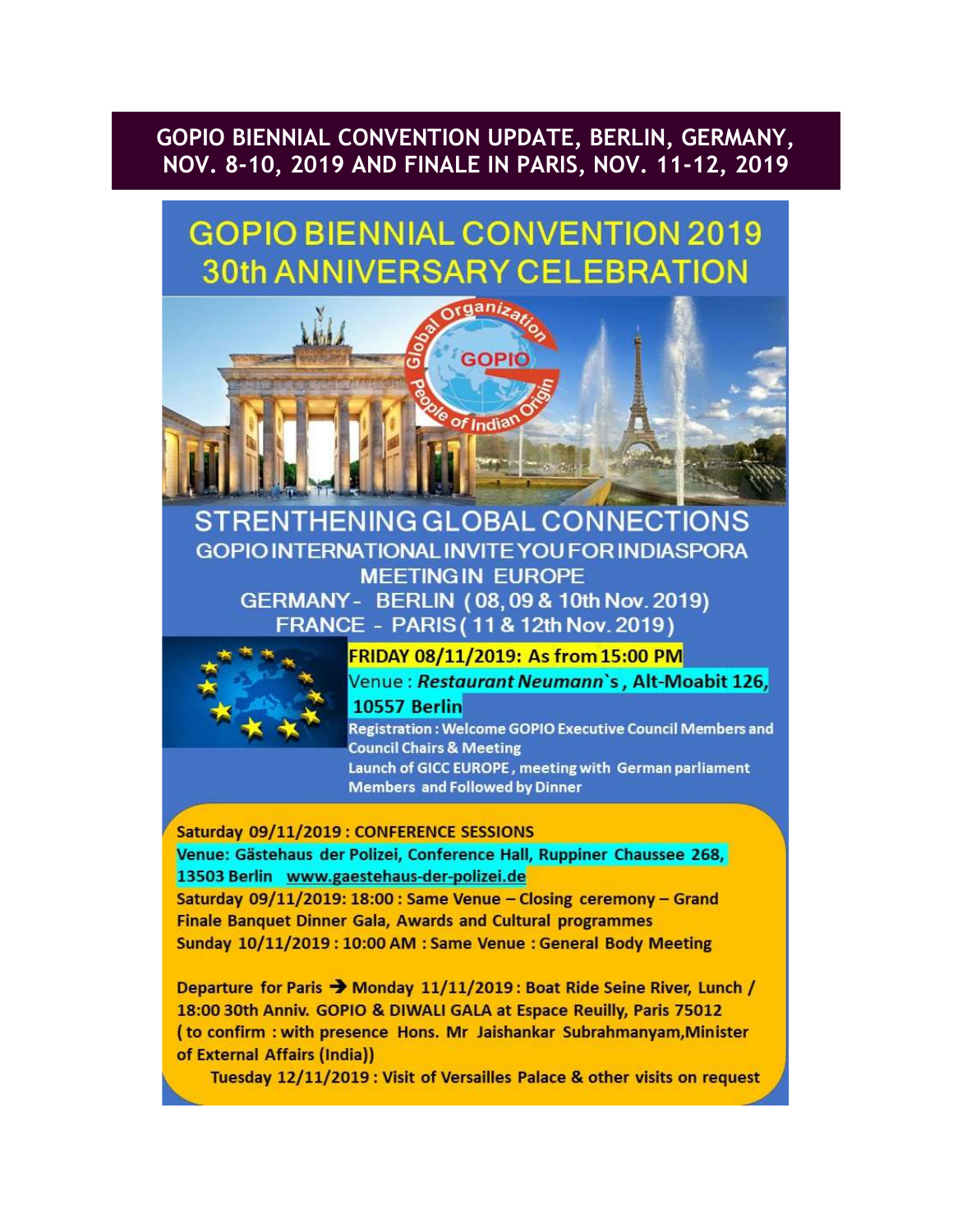Scores of delegates from across the world are preparing to attend the twinned city congress of the Global Organization of People of Indian Origin (GOPIO International) marking a milestone of 30 years - in Europe in November. See details program by clicking below:

# GOPIO BIENNIAL CONVENTION, BERLIN-PARIS, NOV. 2019

For the first time since GOPIO International was founded in 1989 with the diplomatic endorsement of the Indian government in New Delhi that a world gathering of the most influential Indians will be hosted in two famous landmark cities - Berlin and Paris - from 8-12 November.

Particularly significant within the double-header program is the celebration of Diwali, the worldwide celebration of the Festival of Lights by millions of Indians in mainland India and about 30 million Diaspora Indians spread across more than 100 countries.

The forthcoming conference is headlined as the "Indiaspora Meeting in Europe" under the banner theme, **Strengthening Global Connections**.

The 30<sup>th</sup> year biennial convention takes place in the German city of Berlin from 8 to 10 November, and the entourage travels to France for the second leg of the extraordinary meeting on 11-12 November in Paris, according to Mr. Mehen Poinoosawmy, Chairman of the convention to be held in both host cities.

GOPIO International has dispatched a call for speakers, panelists and thought leaders to contribute to the dual gatherings.

Some of the highlights include visits to the sights and sound of Berlin - among the famous sites is the Berlin Wall that separated communist East Germany from democratic West Germany and was torn down during the detente of the 1980s following the unification of Germany.

Delegates will travel together to the French capital.

In Paris, tours have been arranged to the Versailles Palace, Mont Saint Michel and the Eiffel Tower as well. A GOPIO meeting is on the schedule at the French Parliament. Within the build up to the Diwali celebration, visits to other tourist attractions are being planned in the "City of Love" with Espace Reuilly as the central location.

FRIDAY 08 NOVEMBER 2019 - WELCOME TO BERLIN

For Accomodation only for delegates having rooms reserves at the convention centre can take their rooms at : Gästehaus der Polizei, Conference Hall, Ruppiner Chaussee 268, 13503 Berlin www.gaestehaus-derpolizei.de and photos of rooms : https://www.gaestehaus-derpolizei.de/galerie-gaestehaus/

(SHUTTLE BETWEEN Gästehaus der Polizei, and Restaurant Neumann`s , Alt-Moabit 126, 10557 Berlin)

VENUE For Friday's 08th Nov. programme and Dinner : Restaurant Neumann`s , Alt-Moabit 126, 10557 Berlin

# HONORED GUESTS AT THE GOPIO INTERNATIONAL BIENNIAL CONVENTION – BERLIN & PARIS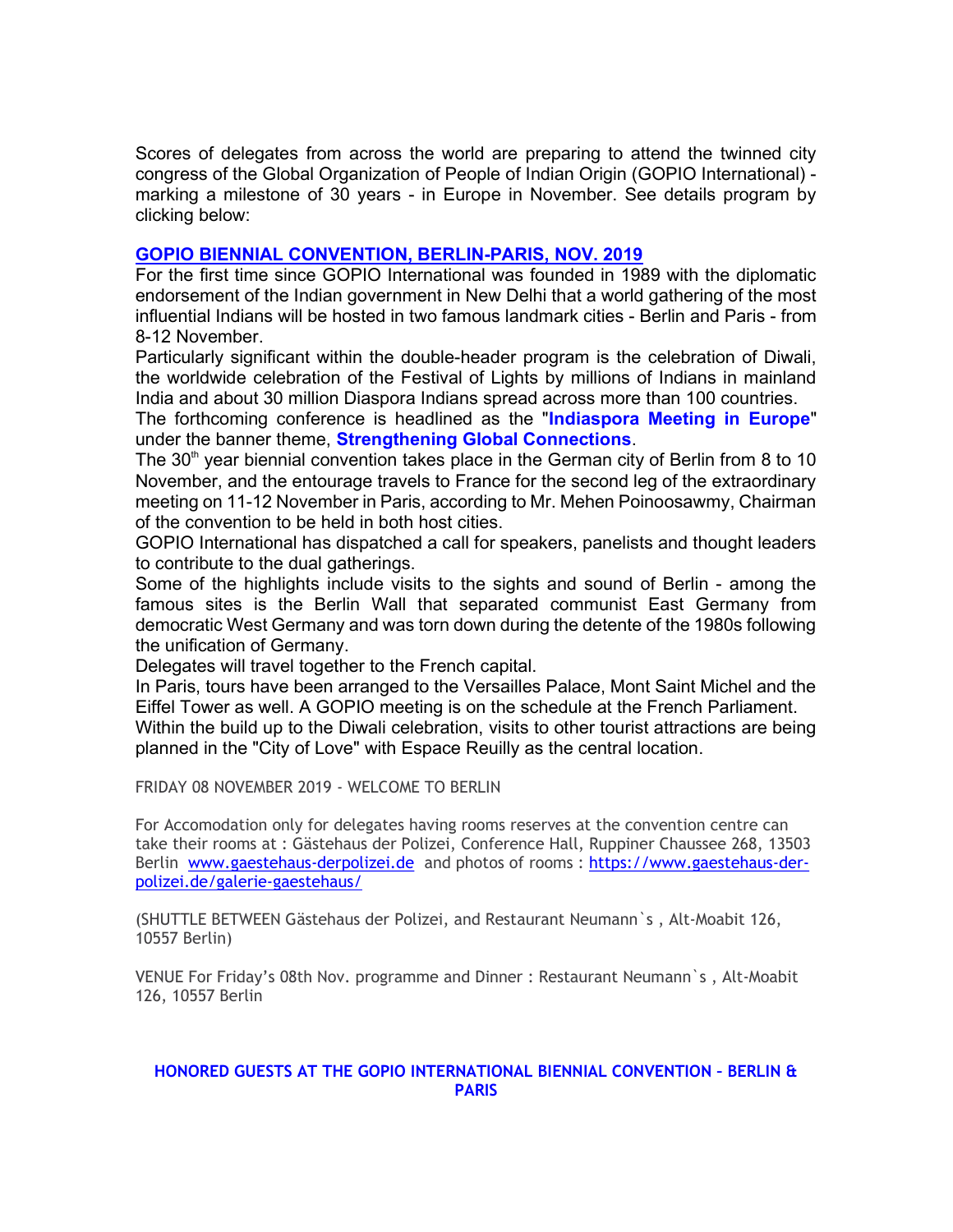Catherine BARATTI-ELBAZ, Mayor of Paris 12th District,France • Kai WEGNER, Member of the German Bundestag • Assoc. Prof. Dr. Kheswar JANKEE, Ambassador of the Republic of Mauritius to Germany. • H.E. Mrs Mukta Dutta TOMAR, Ambassador of India to Germany • H.E. Mr Vinaye KWATRA, Ambassador of India to France

# CONVENTION PROGRAM

3.00 p.m. Registration : Welcome GOPIO Executive Council Members and Council Chairs

3.15 to 4.45 p.m. - GOPIO Executive Council Meeting

05 :00 p.m. – Launch of GICC EUROPE (GOPIO International Chamber of Commerce – Europe) at the : Restaurant Neumann`s , Alt-Moabit 126, 10557 Berlin

ALL PROGRAMMES OF FRIDAY 08th NOVEMBER WILL BE HELD AT THE VENUE : Restaurant Neumann`s , Alt-Moabit 126, 10557 Berlin ( Not far from Gästehaus der Polizei, Ruppiner Chaussee 268, 13503 Berlin)

Transport facilities are arranged to the Restaurant fo all delegates staying at the venue: Gästehaus der Polizei, Conference Hall, Ruppiner Chaussee 268, 13503 Berlin www.gaestehaus-der-polizei.de and photos of rooms : https://www.gaestehaus-derpolizei.de/galerie-gaestehaus/

6.00 p.m. to 10.00 p.m. –Welcome Reception/Dinner and Inauguration – Restaurant Neumann`s , AltMoabit 126, 10557 Berlin Chief Guest: His Excellency Ambassador, Assoc. Prof. Dr. Kheswar Jankee, Ambassador of Republic of Mauritius to Berlin, Germany . Honored Guests: – Representative of German Govt. or European Union

# SATURDAY 09th NOVEMBER 2019 – Venue : BERLIN

Conference Sessions

Venue: Gästehaus der Polizei, Conference Hall, Ruppiner Chaussee 268, 13503 Berlin www.gaestehaus-der-polizei.de

Kai WEGNER, Member of the German Bundestag, Chairman of the CDU / CSU parliamentary group for Construction, housing, urban development and municipalities

Venue: Gästehaus der Polizei, Conference Hall, Ruppiner Chaussee 268, 13503 Berlin www.gaestehaus-der-polizei.de

GOPIO INTERNATIONAL EUROPE CONVENTION INAUGURAL SESSION Opening Ceremony: Lightning of the Lamp Welcoming the Chief Guests • Introduction and Welcoming (Teaser Video or Info about GOPIO, 1-minute introduction) Welcome Remarks: Mr Bajindher SODHI : GOPIO Berlin, Germany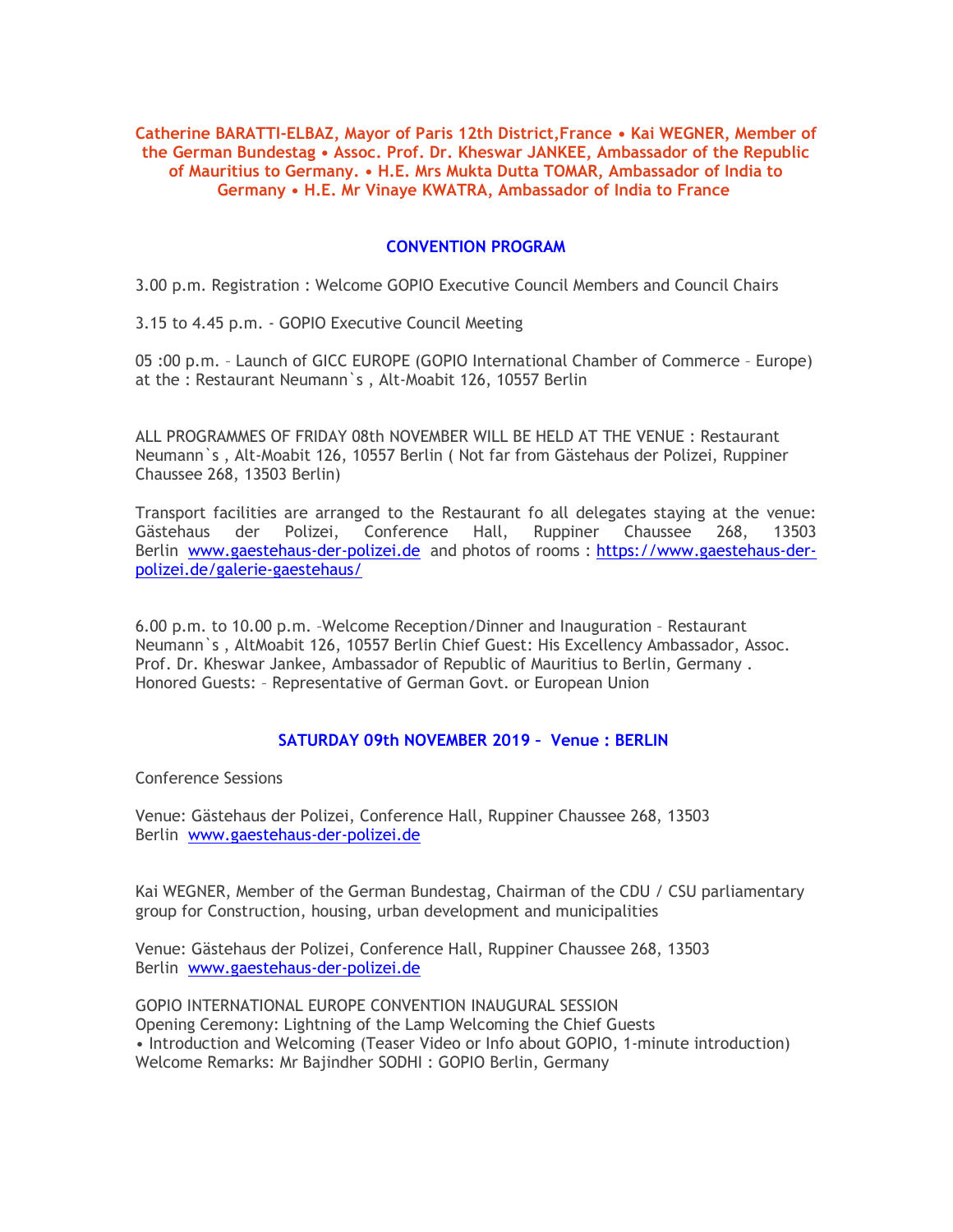Dr Rajinder TEWARI: Convener of GOPIO Europe Conference, Chairman GOPIO Cultural Council, Life Member, Amsterdam,Netherland

• Mehen POINOOSAWMY: GOPIO International Europe Coordinator, Life Member, Chairman of GOPIO Europe Conference, Paris, France.

• Sunny KULATHAKAL: President of GOPIO International, Bahrain

• Dr Thomas ABRAHAM, Dr.Thomas Abraham, Chairman, Founder President, GOPIO Intl., Stamford, CT, USA • Followed by keynote speech of Chief Guest

11:00 – 13:00 hrs

HALL A

# PANEL DISCUSSION 1 – BUSINESS COUNCIL SESSION

#### - TOPIC 1 : BREXIT- Business and Financial impacts to India and Indiaspora

Moderator : Dr Ryan TEWARI : Managing Director, Mahler Fund Management , Amsterdam , Netherland Speaker 1 : Dr Ezhil ANAND, Founder of the Yorkshire Indian Business network, London , UK Speaker 2 : Mrs. Luisa MUNARETTO, Director INDEU Capital , Paris, France Speaker 3 : Mr Vijay K SHARMA, ARlingstons Sharmas Sollicitors, London, England

#### - TOPIC 2: Entrepreneurship: Towards a Diaspora engagements strategy: Entrepreneurship and Investment.

Moderator : Prince Ishwar RAMLUTCHMAN , Mabheka Zulu, MD, Vukani Mazulu Services (PTY) Ltd Vice President GOPIO International, Durban, South Africa Speaker 1 : Mr. Daniel SHARMA, Head of India Practice DLA Piper, Frankfurt, Germany Speaker 2 : Mr. Naozad HODIWALA, Project Manager, International Centre for Migration Policy Development (ICMPD), Brussels, Belgium Speaker 3 : Mr. Kiran Malhotra , Managing Director , Alliance Corporate Ltd , President Indo-German Business Forum, Ambassador City of Cologne , Germany Speaker 4 : Mini GULERIA, Co-Chair, GOPIO Media Council, Tarzana, California, USA Speaker 5 : Dr. Piotr Plewa : Presentation on the German Indian Diaspora

# - TOPIC 3: Business and Finance: Challenges and opportunities for Indiaspora to cooperation policies and financing.

Moderator : Taha COBURN\_KUTAY, Chairman, UK Asian Business Council (UKABC) , GOPIO London, England. Speaker 1 : Cheke RAMDHARRY, London School of Economics, President Triomphe Sarl Company , Paris, France Speaker 2 : Professor Mr Rajen UP PILLAY Garuda Capital CEO & University of Johannesburg, South Africa Speaker 3 : Jay BANNERJEI, M.B.A . VP & Franchise owner of Re/Max Realtron Real Estate Inc, Toronto , Canada Speaker 4 : Roger LATCHMAN, Executive Chairman of Maruti Global

13:00 – 13:30 LUNCH BREAK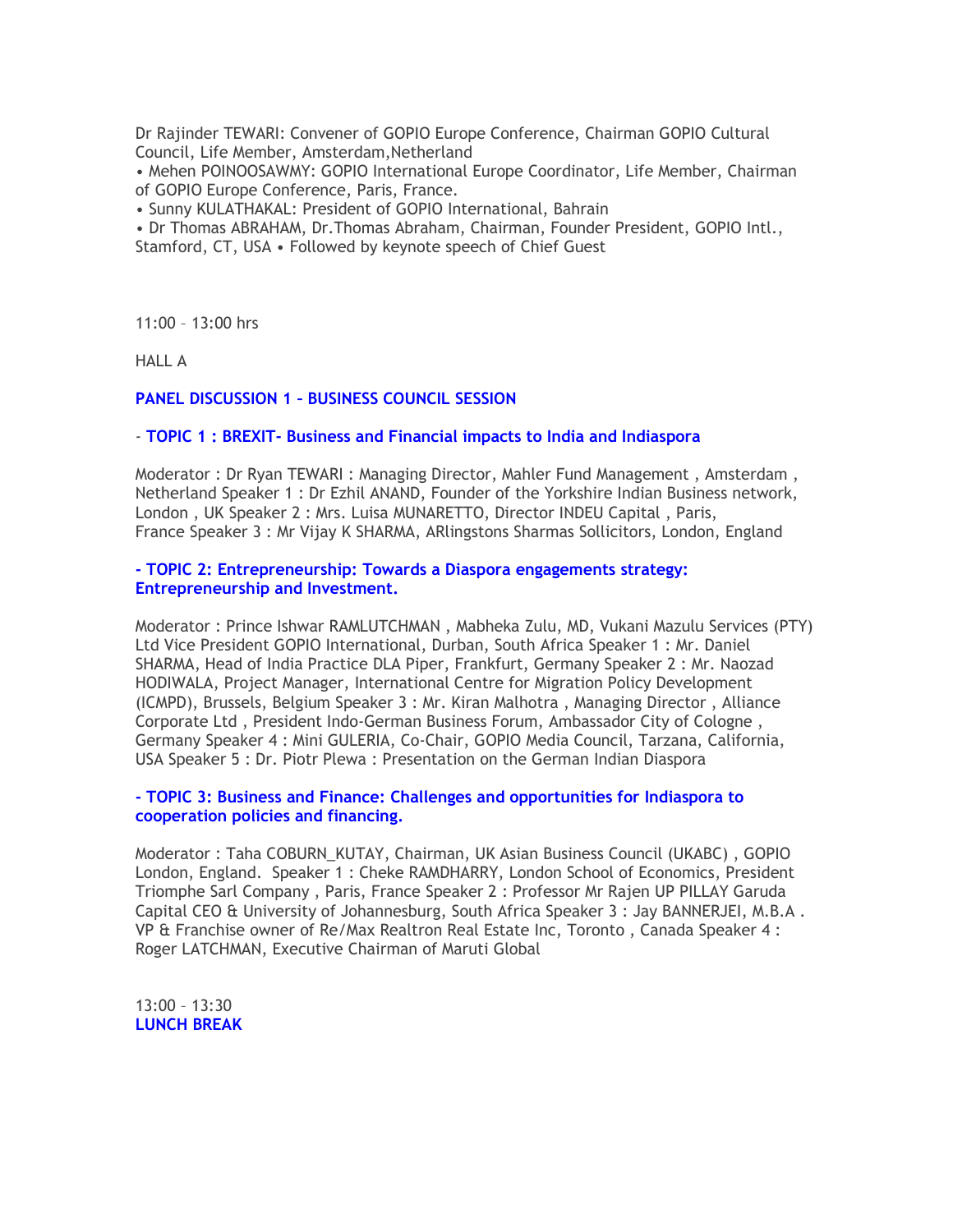13:30 – 15:30

HALL A

# PANEL DISCUSSION 2 - YOUTH COUNCIL SESSION

### - TOPIC 1: Shaping the future of our Youth - Diaspora Talent and Competitiveness

Moderator: Nisha DHINGRA, Chairperson GOPIO International Youth Council, Paris, France Speaker 1 : Vikas TALWAR , Programme Manager Accenture, President GOPIO France, Paris Speaker 2 : Prasana RAMARATHNAM, SAP Data Migration, Councillor Bristol UK Speaker 3 : Jitendra KUMAR, Software Engineer, RENAULT Group, Entrepreneur, Master at ISEP Paris, B.Tech NIT Raipur

# - TOPIC 2: Scientific and Academic : Digital Innovations, Robotics & Cybersecurity

Moderator: Mr Karan OBEROI, Global Product Manager, domain strategy, security and innovations, Amsterdam, Netherland Speaker 1 : Dr Amit PANDEY, Chief Technology Officer (CTO) & Chief Science Officer (CSO) at Hanson Robotics Limited, Paris, France Speaker 2 : Professor Ashutosh TEWARI : Cloud Medecine and Hospitals, design and developments of high-tech materials, Biosensing devices, Bioelectronics & Biomedicals. Speaker 3 : Shivalkar PARAMANANDAM, Director of AI/Recruitment , London UK

#### - TOPIC 3: Youth and Education : Initiatives to promote professionals and student mobility

Moderator: Vivek TAYAL, Sales Manager Orange , Paris, France Speaker 1 : Dr Gilles SAGODIRA, University Reunion, France Author of "The entrepreneurial guidance" - part of the global approach to professionalize a new generation of entrepreneurs in a globalized and responsible economic world. Speaker 2 : Mr Umesh CHANDRA, CEO at Chantex Pty Ltd, Brisbanne, Australia

11:30 – 13:00

HALL B

#### PANEL DISCUSSION 3 - WOMEN COUNCIL SESSION

#### - TOPIC 1: Challenges and Contributions of Women of the Diaspora: From 'GENDER EQUALITY' and 'WOMEN'S EMPOWERMENT' to 'GLOBAL JUSTICE' in a Global world.

Moderator: : Rita ABRAHAM : SA Insurance Brokers , GOPIO International Coordinator Africa Speaker 1 : Molly BANNEJIE, Chairperson GOPIO Women Council ,Gopio Toronto, Canada Nami KAUR, Chairperson Media Council of GOPIO International , USA. Speaker 2: Bindu SODHI, President GOPIO Berlin, Germany Speaker 3 : Nami KAUR, Chairperson Media Council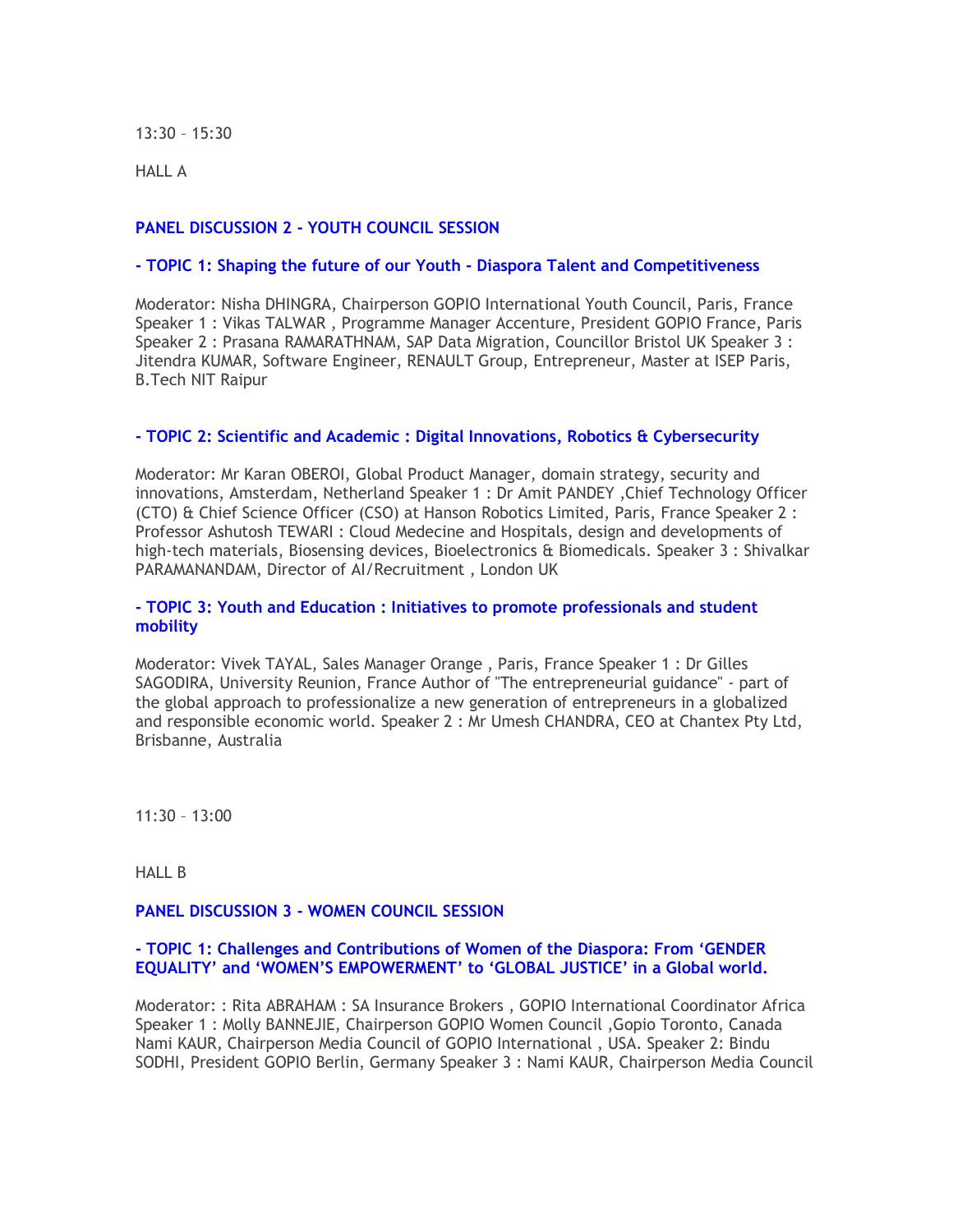of GOPIO International , USA. Speaker 4 : Chhaya MATHUR, CEO Business Implicits, Paris, France.

13:30 – 16:00 PM

# HALL B PANEL DISCUSSION 4 – SENIOR, HEALTH and WELLNESS SESSION

#### - TOPIC 1: Embrace Change: Achieving Healthy Aging within the Diaspora

Moderator: Dr Rajeev MEHTA, Secretary, GOPIO International , NJ , NY ( USA) Speaker 1 : Dr Pradip SEWOKE MD, Co-Director Interventional Cardiologist; Co-Director of Diaconat Clinic Mulhouse, France; and GOPIO International Coordinator for Europe, Belfort, France, "Cardiac Issues of the Diaspora Specific Risk Factors and Higher Mortality rate due to Coronary Diseases in the Diaspora" Speaker 2: Dr. Asha SAMANT DMD, Chair International GOPIO Health Council, Livingston, NJ, USA Speaker 3 : Dr. George CHERIAN, CEO, American Mission Hospital, BAHRAIN Speaker 4 : Dr. Raaji ANAND MBBS(India) , MRCGP(UK) , GOPIO London West , UK

- TOPIC 2: Issues and challenges of Indiaspora in the Caribbean, Indian Ocean, Oceania … OCI cards issues)

Moderator: J. LODHIA - GOPIO International Coordinator for Oceania, Sydney , Australia Speaker 1 : Dr Jerome TEELUCKSING – GOPIO Chapter Trinidad & Tobago Speaker 2 : Dr Jean Regis RAMSAMY – GOPIO International coordinator , Francophone, GOPIO Reunion Island Speaker 3 : Jessica MOURTONT - FRENCH Carribean Indiaspora , Research , University of Paris, Sorbonne Speaker 4 : Drs Prakash Jankipersad, President GOPIO Rotterdam – the Hague « will talk about Suriname and Dutch experience »

#### FINALE CONCLUDING SESSION

16:00 – 17:00

HALL B

Chair: Dr. Thomas ABRAHAM, Chairman, GOPIO International, Stamford, CT, USA., USA Presenters of the Sessions: MODERATORS OF SESSIONS Presentation of Resolutions – Karan OBEROI, Co-convenor and Chairman Resolution Committee and President GOPIO Amsterdam, Netherland Vikas TALWAR, Co-convenor and Chairman Resolution Committee and President GOPIO Paris, France

19:00 – 23:30 hrs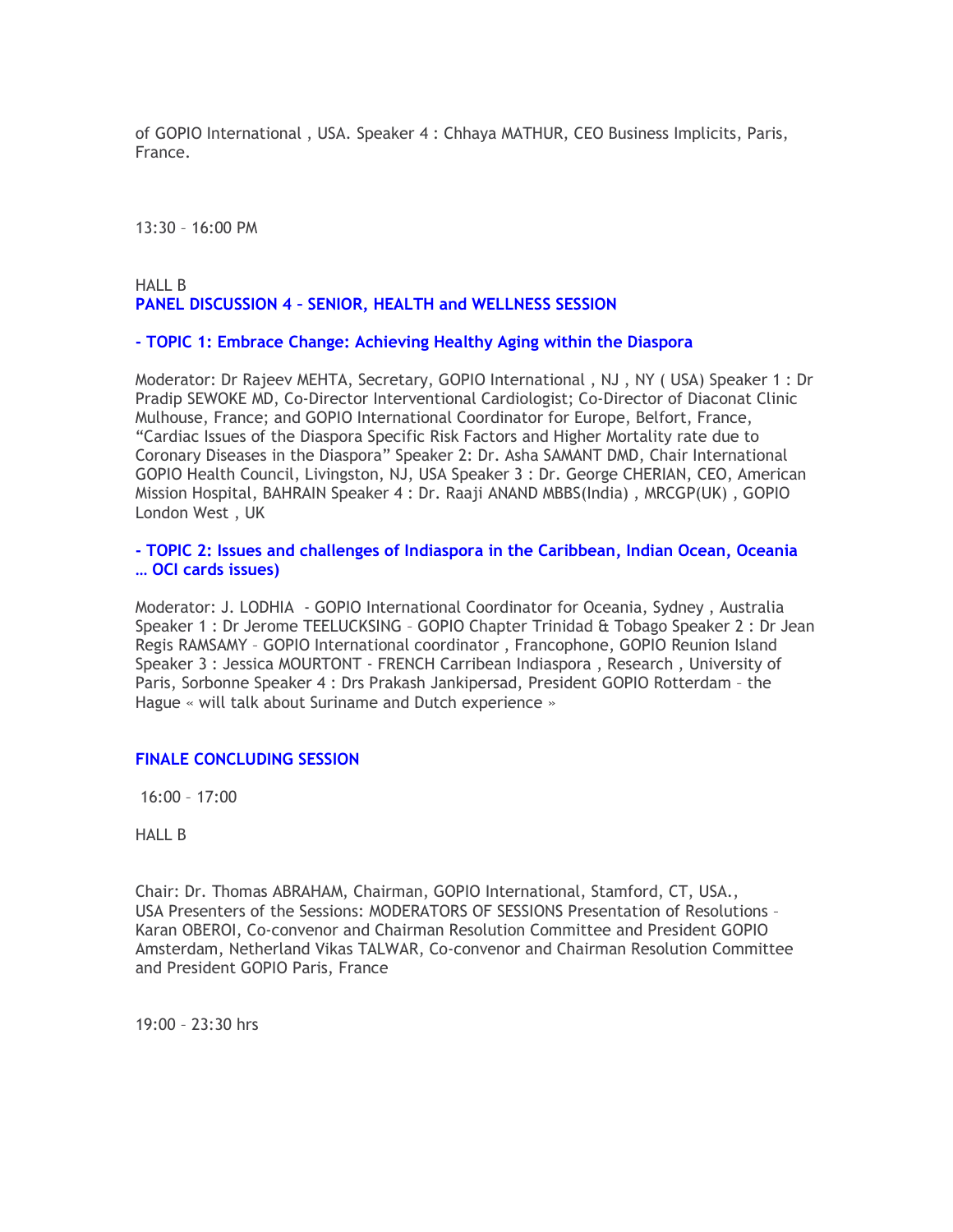CLOSING CEREMONY VENUE: Gästehaus der Polizei, Conference Center, Ruppiner Chaussee 268, 13503 Berlin Chief Guest: Her Excellency, Mrs. Mukta Dutta Tomar, Ambassador of India in Germany, Berlin. ( or representative of Embassy of India in Berlin)

SUNDAY 10th NOVEMBER 2019 – Venue : BERLIN

10:00 – 13:30 hrs

Venue: Gästehaus der Polizei, Conference Hall, Ruppiner Chaussee 268, 13503 Berlin www.gaestehaus-der-polizei.de (A SPECIAL BERLIN TOUR WILL BE ORGANISED FOR THOSE DELEGATES NOT ATTENDING GENERAL BODY MEETINGS – to confirm)

GOPIO International General Body Meeting

(GOPIO LIFE MEMBERS AND CHAPTER DELEGATES)

Chaired by GOPIO Chairman: Dr. Thomas Abraham

FEED BACK OF CONFERENCE

President's Report - Sunny Kulathakal

Secretary's Report - Dr. Rajeev Mehta

Treasurer's Report - Kewal kanda

Miscellaneous Items with permission from the chair

PLEDGE BY DIASPORA AND RELEASE OF COMMUNIQUE AND RESOLUTIONS

#### 2ND PART OF CONVENTION IN PARIS

#### SUNDAY 10th NOVEMBER 2019 – EVENING – LEAVING BERLIN FOR PARIS

Delegates will leave for PARIS – Those leaving by Plane will reach PARIS in 90 minutes and will have to arrange for their accomodation as from Sunday 10/11/2019 night Those leaving by BUS – Night Trip ( 12 hours drive to Paris ) will reach Monday morning and will have to arrange for accomodation as from Monday 11/11/2019

- Welcome at Hotels ( for those coming by flights have to stay as from Sunday night in Paris) - Visit of Indian Area of Paris & Dinner /// (Those coming by BUS will travel on Sunday night and reach Paris Monday Morning)

#### MONDAY 11th NOVEMBER 2019 – Venue : PARIS

MORNING : FREE – Registration in HOTELS & programmes

EVENING : 14:00 – BOAT RIDE ON THE SEINE RIVER Boat Ride on the Seine River & Visit of Eiffel Tower ( 12 Euros / person)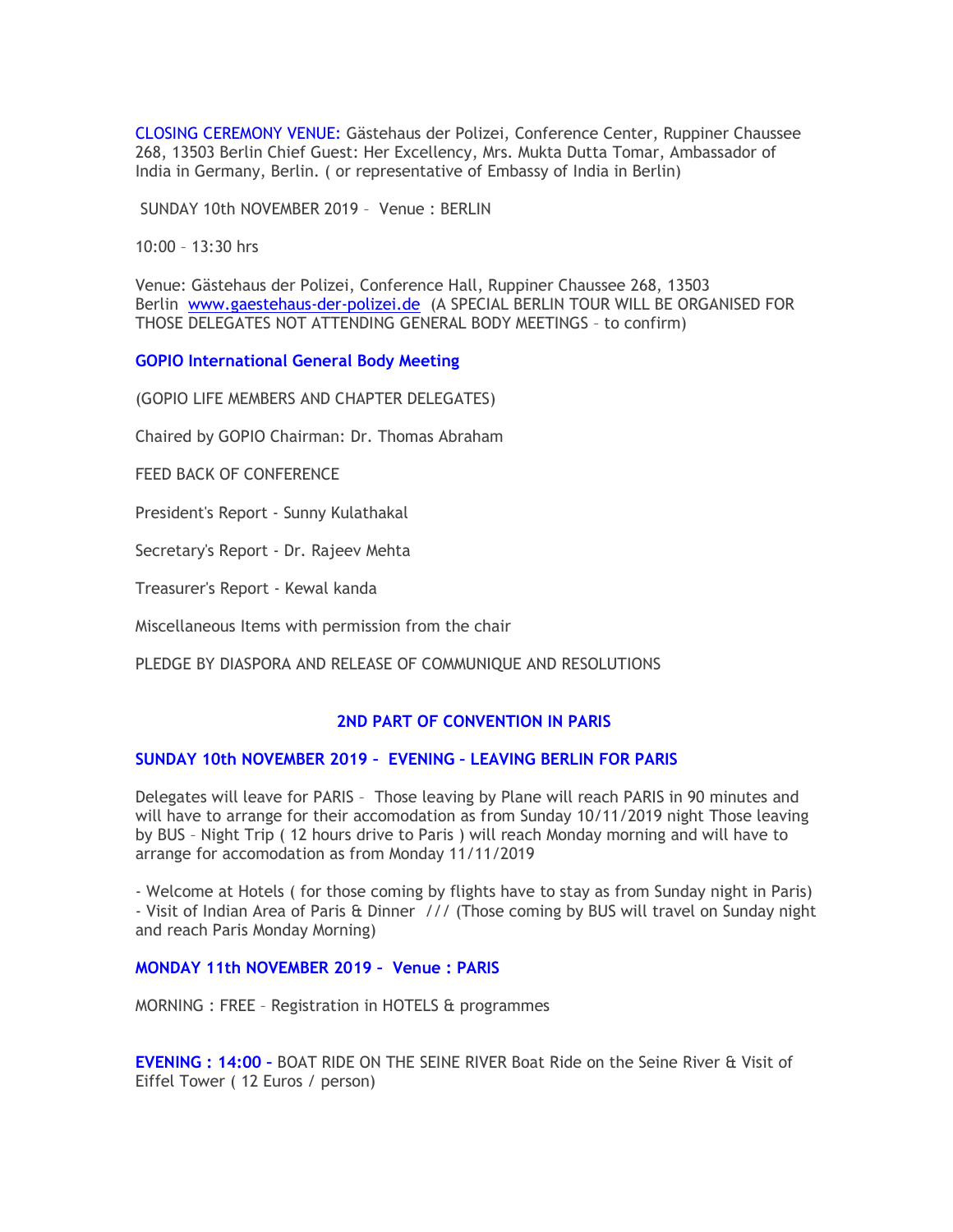VENUE: ESPACE REUILLY - 21 RUE ANTOINE JULIEN HENARD , 75012 PARIS

#### EVENING : 18:00

**DIWALI DINNER GALA** with Minister of France, Mayor of Paris - 12th District and Ambassador of India in France ❖ 30th Anniversary of GOPIO International ❖ GOPIO Achievements Awards 2019 ❖ Cultural Show

Cost: 50 Euros / person Photos of last year event : https://photos.app.goo.gl/a4Kp5SzuksgKU2YX8

Special arrangements can be made on request for delegates who want to visit:

- VERSAILLES PALACE MONT SANT MICHEL ( 2 hours From Paris )
- INDIAN SOLDIERS MEMORIAL at Neuve Chapelle ( 2 hours From Paris)

# HOTEL BOOKING FOR STAYING IN BERLIN - GERMANY

Delegates who will stay at Conference venue : BERLIN : Gästehaus der Polizei, Ruppiner Chaussee 268, 13503 Berlin https://www.gaestehaus-der-polizei.de/galerie-gaestehaus/ Cost is: 200 Euros per person All-inclusive from Friday Evening to Sunday Lunch time including GOPIO Registration fee for convention. For this accommodation: Reservation should be done through GOPIO Convention Team: Preference will be given first to those delegates staying in double, twin bedded or triple rooms.

Delegates who WILL NOT STAY at Conference venue : REGISTRATION FEE & ALL MEALS INCLUDED at 130 EUROS / Person

They have to book for their hotels on their own through www.bookings.com in the nearby area of 13503 Berlin

Other Hotels near convention centre : IBIS TEGEL HOTEL ( near Tegel airport ) : https://www.accorhotels.com/fr/hotel-1573-ibis-berlin-airport-tegel/index.shtml



# GOPIO'S INDER SINGH COMMUNITY SERVICE AWARDEES

Photo above: GOPIO's Community Service awardees and special awardees, from l. to r., Dr. Ezhil Anand, Dr. Vimal Khosla, Krishan Kishore Mathur, Professor Rajen Pillay, Michelle Michael and Gurmeet Kalra

#### GOPIO COMMUNITY SERVICE AWARDS ANNOUNCED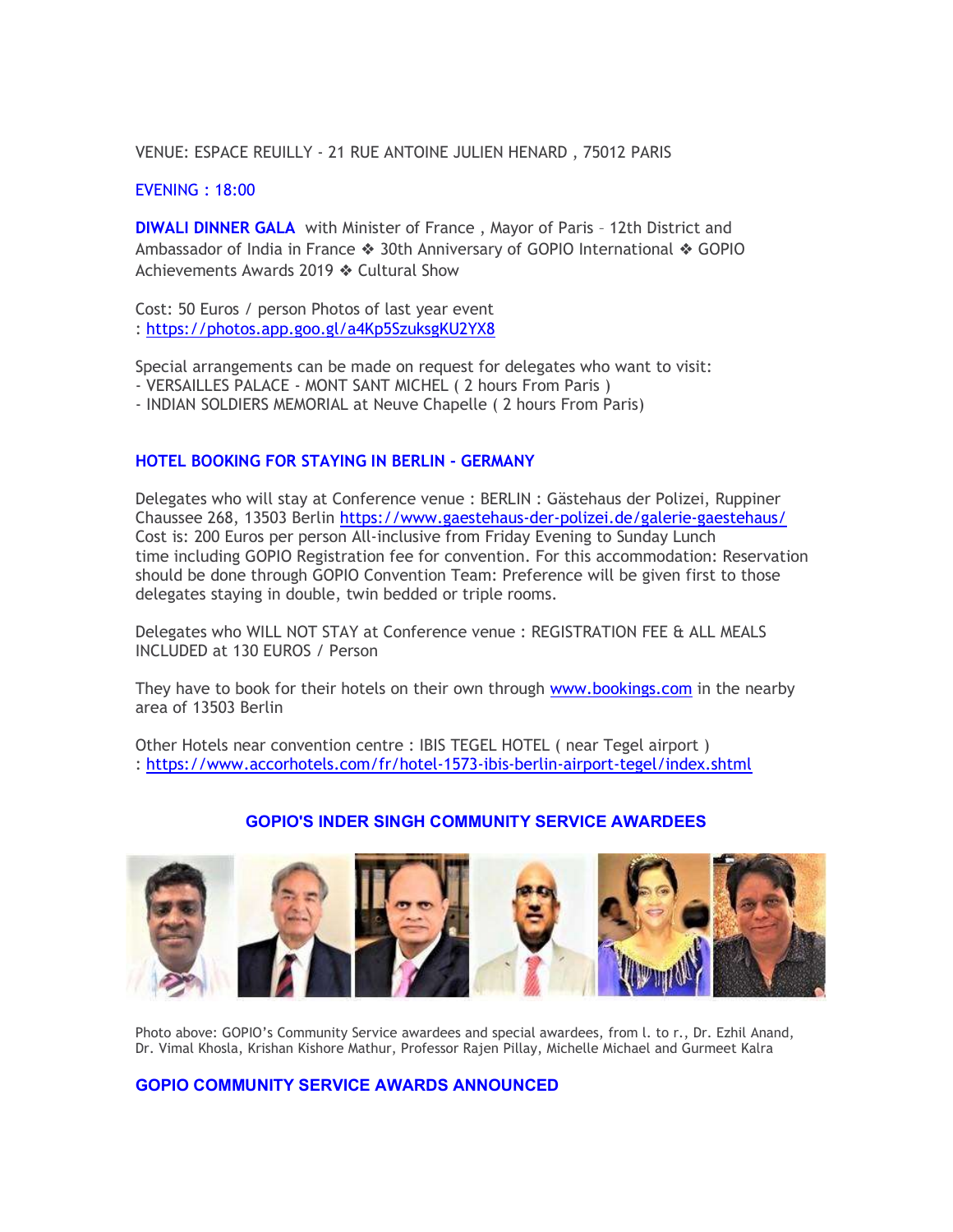GOPIO International will honor four people with Inder Singh Community Service Awards (CSA), in honor of GOPIO Founding member and Past President/Chairman Inder Singh who passed away on September  $27<sup>th</sup>$ , 2019. GOPIO. This year, GOPIO decided to name the CSA Awards in his name for his long contribution to GOPIO.

This year's awardees are as follows:

Dr. Ezhil Anand MBBS(India), M.Med.Sci (Nottingham), UK Dr. Vimal Khosla, Paris, France Mr Krishan Kishore Mathur, Bahrain Professor Rajen Pillay, Durban, South Africa

Indition, this year two special awards are given to two individuals for their services to GOPIO. They are:

Mr. Gurmeet Kalra of the newly formed GOPIO Agra,India and Mrs Michelle Michael of GOPIO, Durban, South Africa

#### Other Convention Information

Whether you could attend the convention or not, you could become a Sponsor for a nominal amount of 200 Euros (or US \$222). All sponsors will get a write up with photo and a profile up to 10 sentences. GOPIO chapters and community organizaitons will receive a half page space with photo of the Exec. Committee and organization coordinates and information. Please send it in right away to **europegopio@gmail.com.** Your payment can be made using a credit card at our PayPal Account as given below. The USA and Canadian residents and chapters may write a check in favor of GOPIO, and send to GOPIO Treasurer to his address, Mr. Kewal Kanda, 11433 Arlee Ave., Norwalk, CA 90650.

# Payments Using Credit Cards at the PayPal site:

Go online to: www.paypal.com/webapps/mpp/make-online-payments Choose: Make online payment Select option: Pay for items or services quickly and securely GOPIO Email: gopiofunds@gmail.com Amount Currency: USD

The convention is also seeking corporate sponsors and ads in the booklet from business and service people.

# HOTEL BOOKING FOR STAYING IN BERLIN - GERMANY

Delegates who will stay at Conference venue : BERLIN : Gästehaus der Polizei, Ruppiner Chaussee 268, 13503 Berlin https://www.gaestehaus-der-polizei.de/galerie-gaestehaus/ Cost is: 200 Euros per person All-inclusive from Friday Evening to Sunday Lunch time including GOPIO Registration fee for convention. For this accommodation: Reservation should be done through GOPIO Convention Team:

Delegates who do not plan to stay at the Conference venue : REGISTRATION FEE & ALL MEALS INCLUDED at 130 EUROS / Personm They have to book for their hotels on their own through www.bookings.com in the nearby area of 13503 Berlin